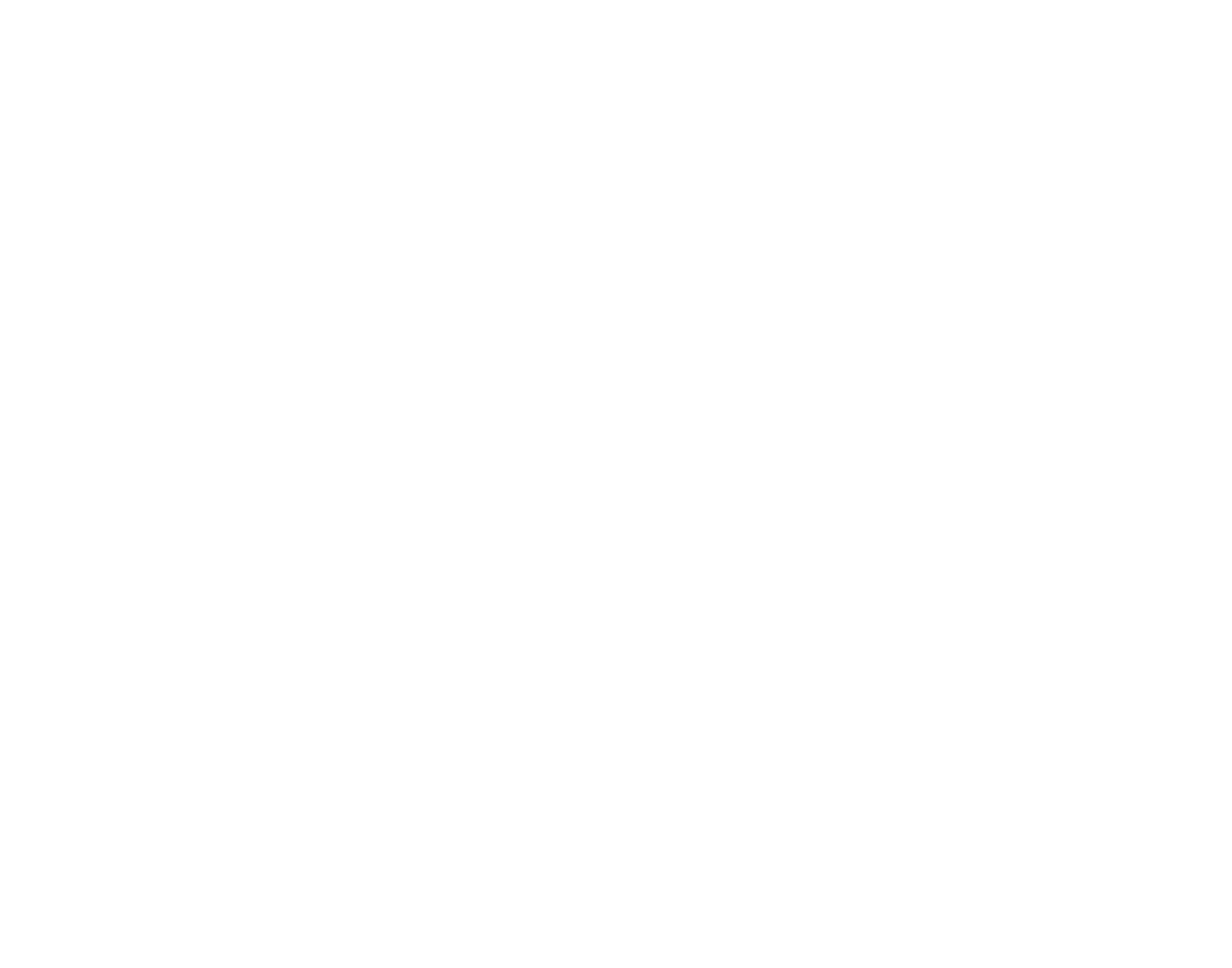

### The monkey is sitting on a rope.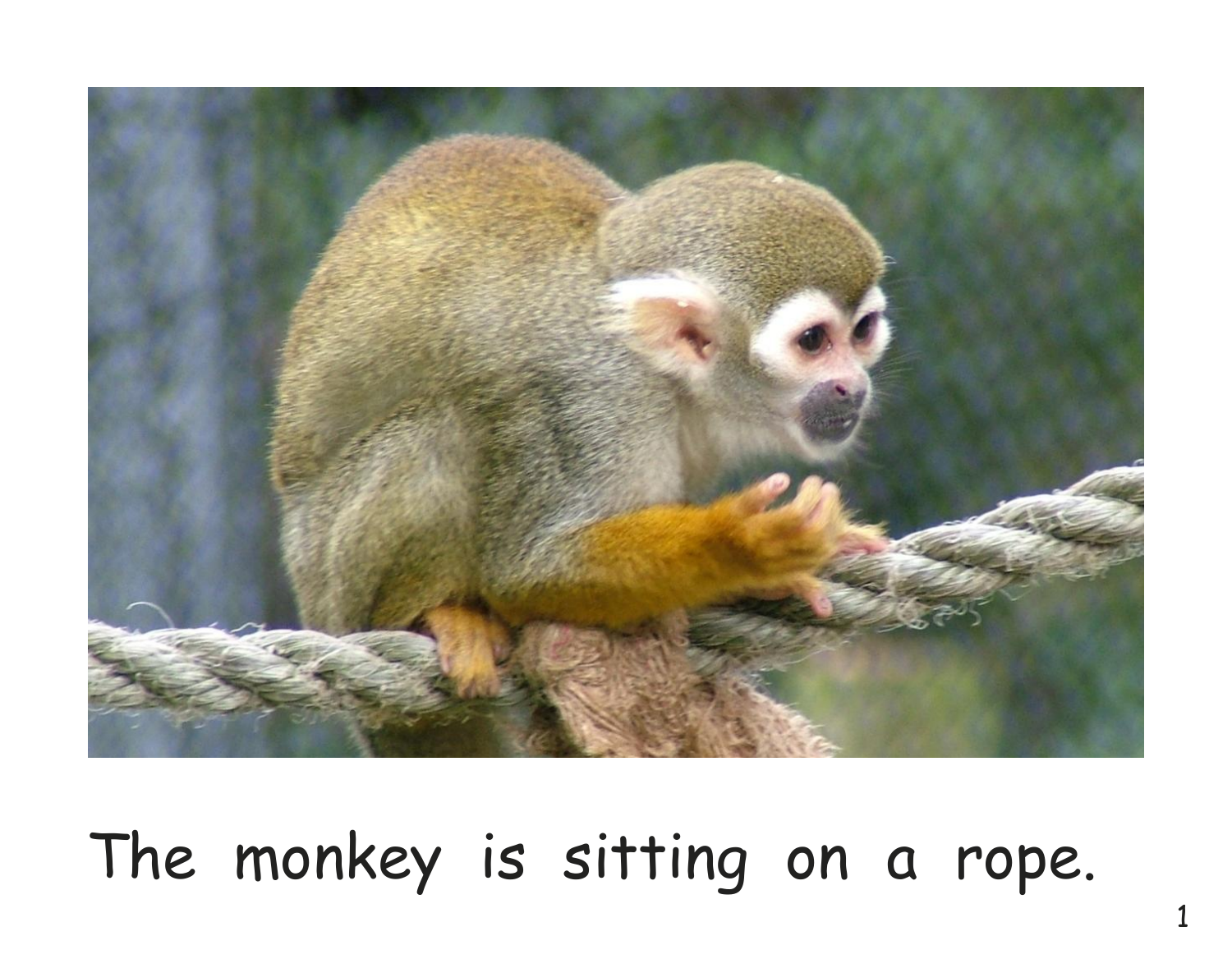

### The monkey is in a cage.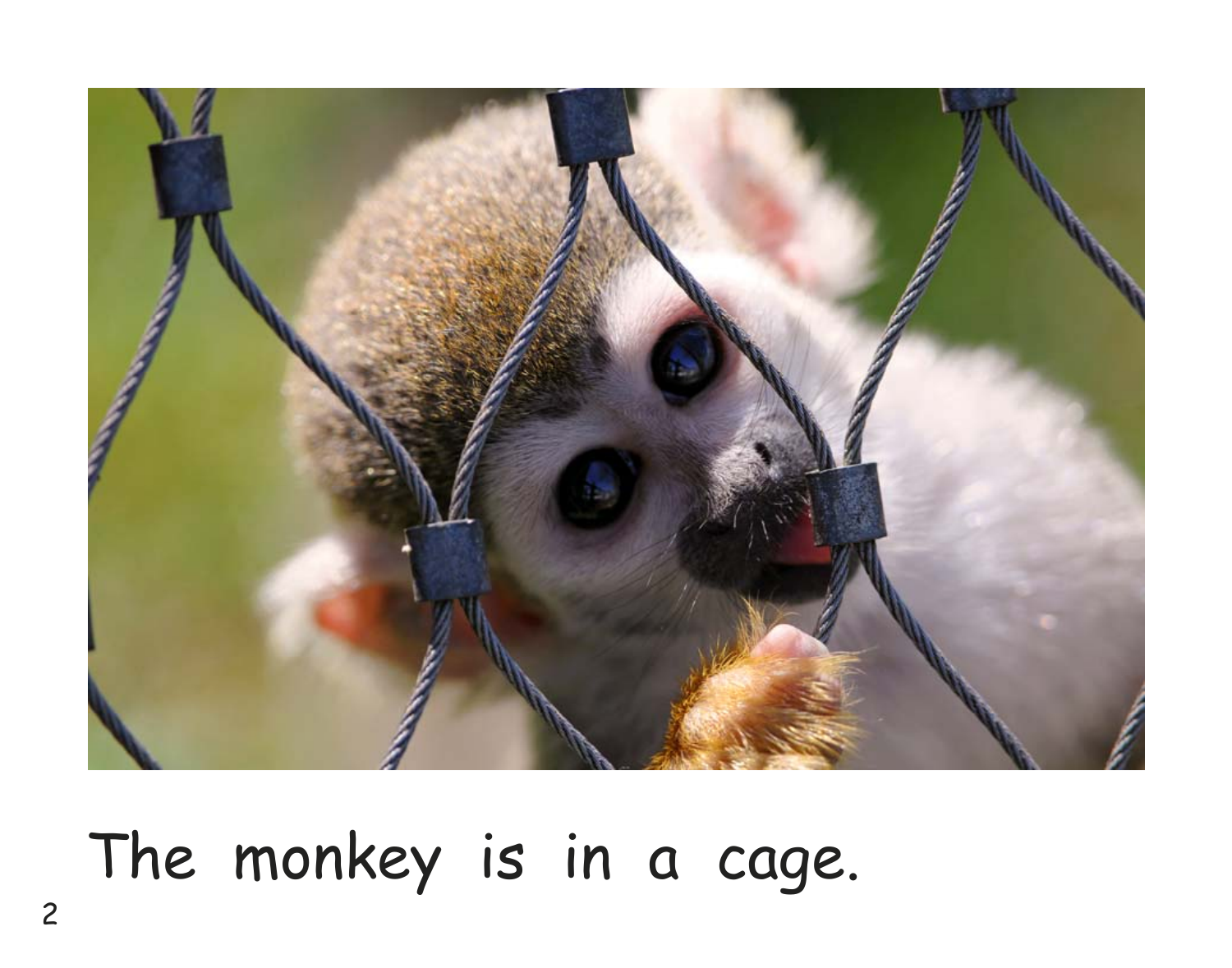

The monkey is licking a stick.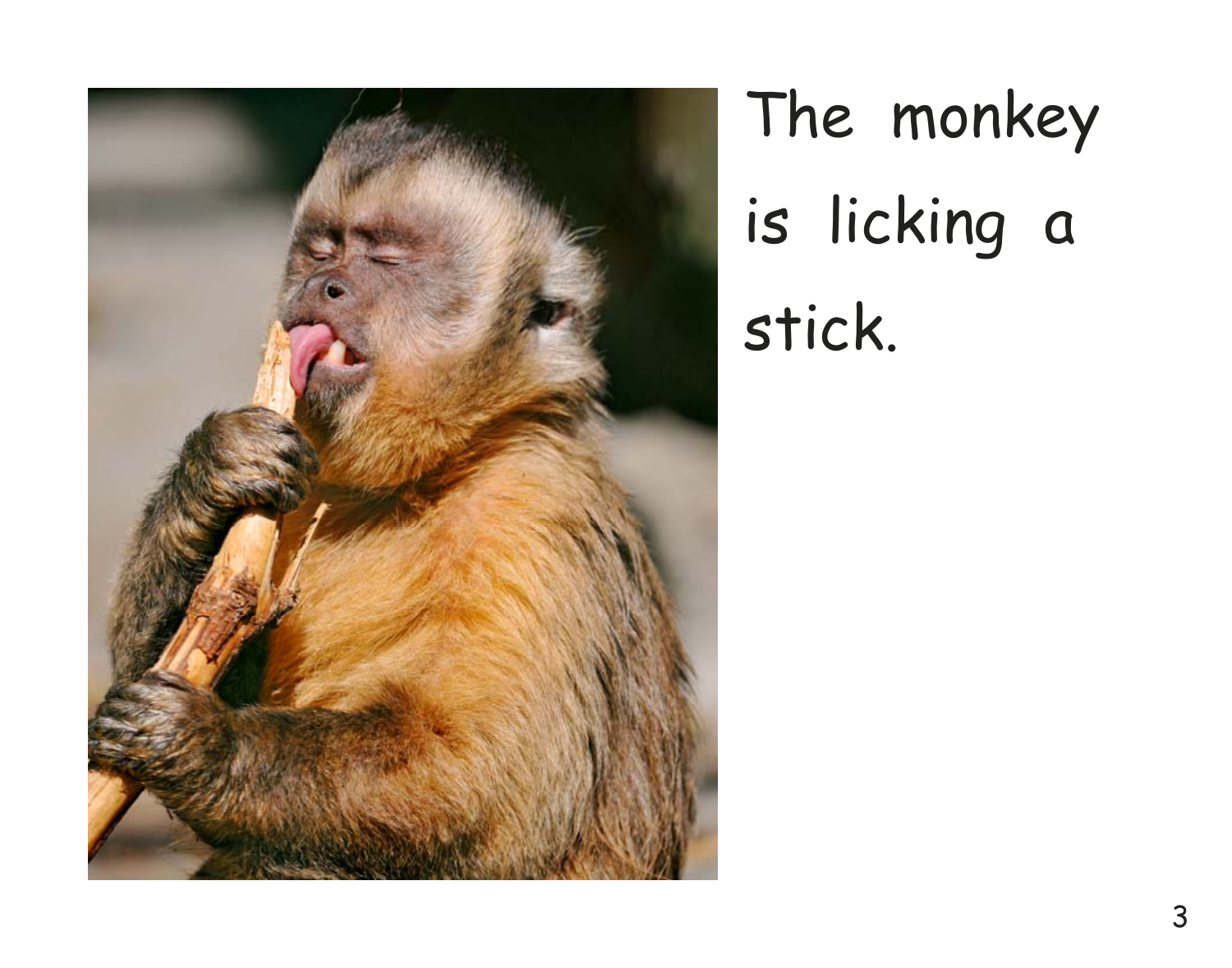

The monkeys are playing in the snow.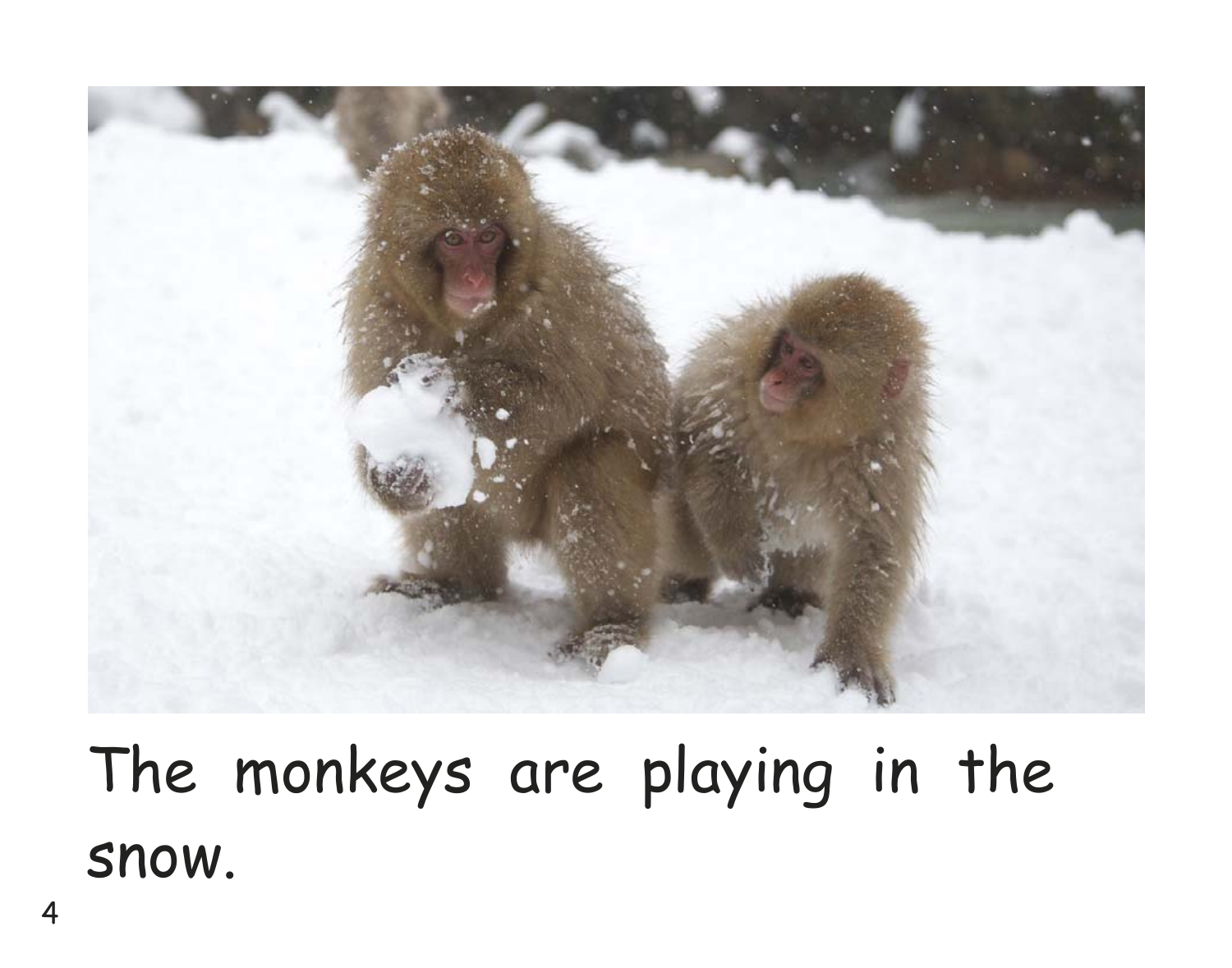

## The monkey is resting on a log.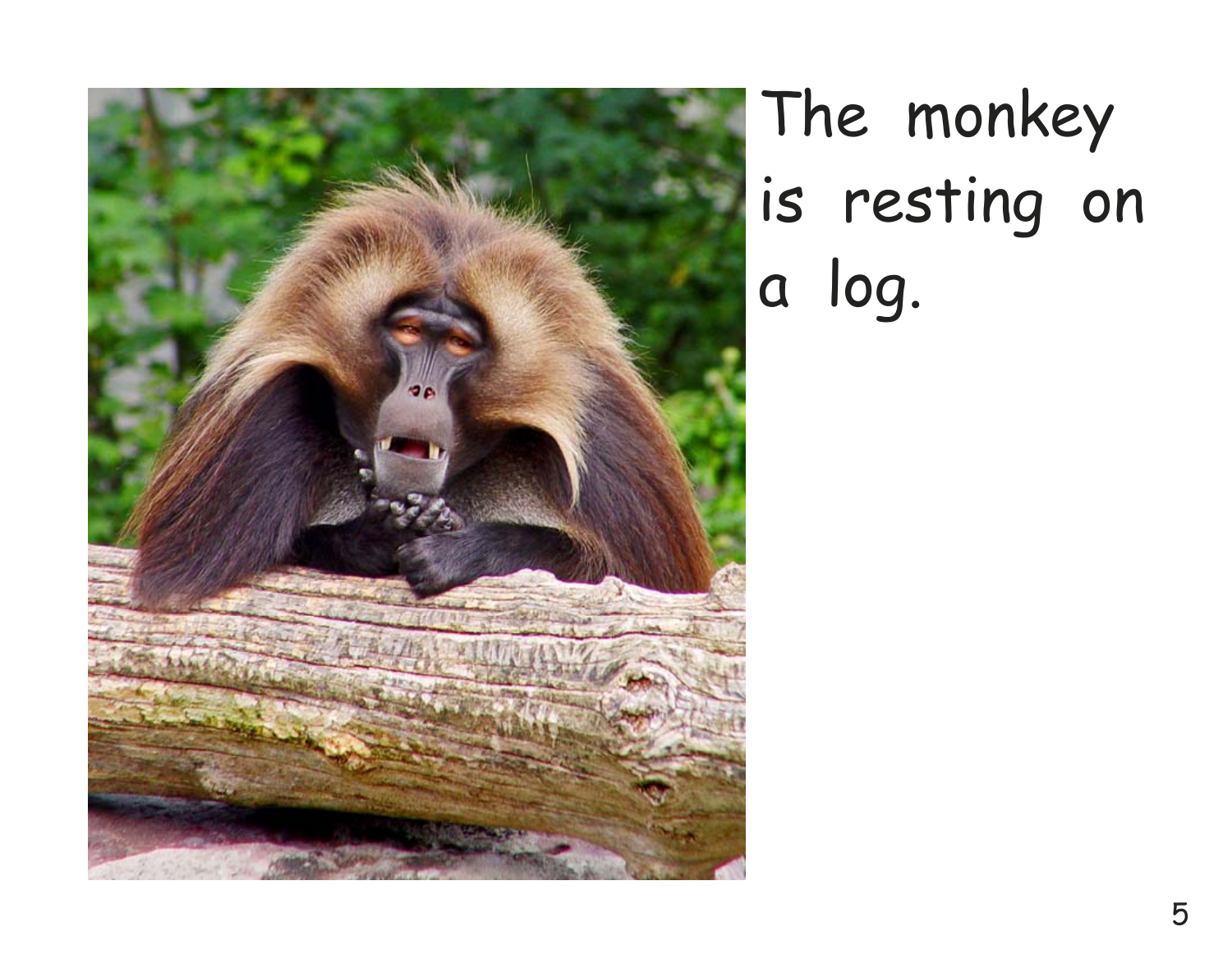

The monkeys are sitting on a rock.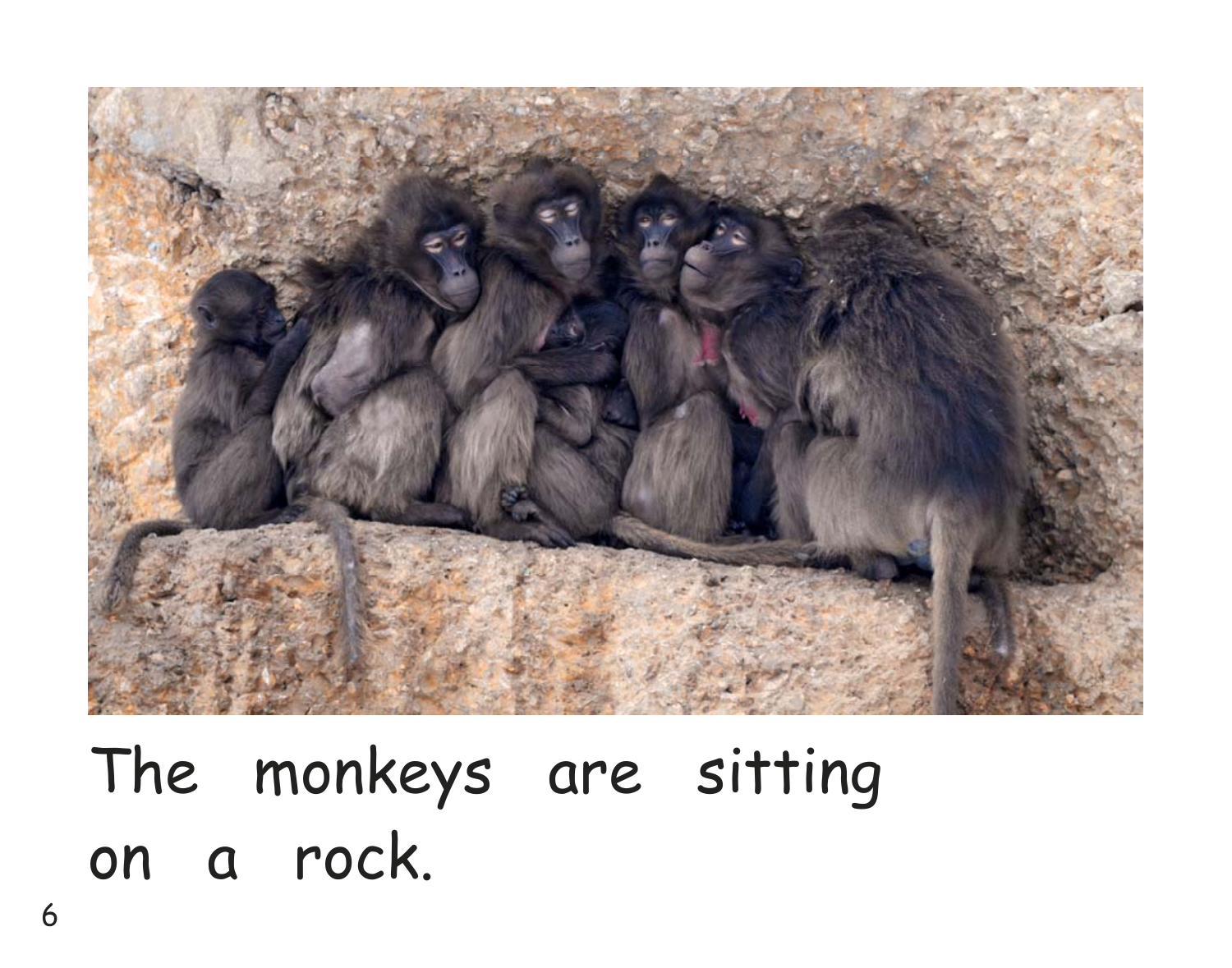

The monkeys are playing with a ball.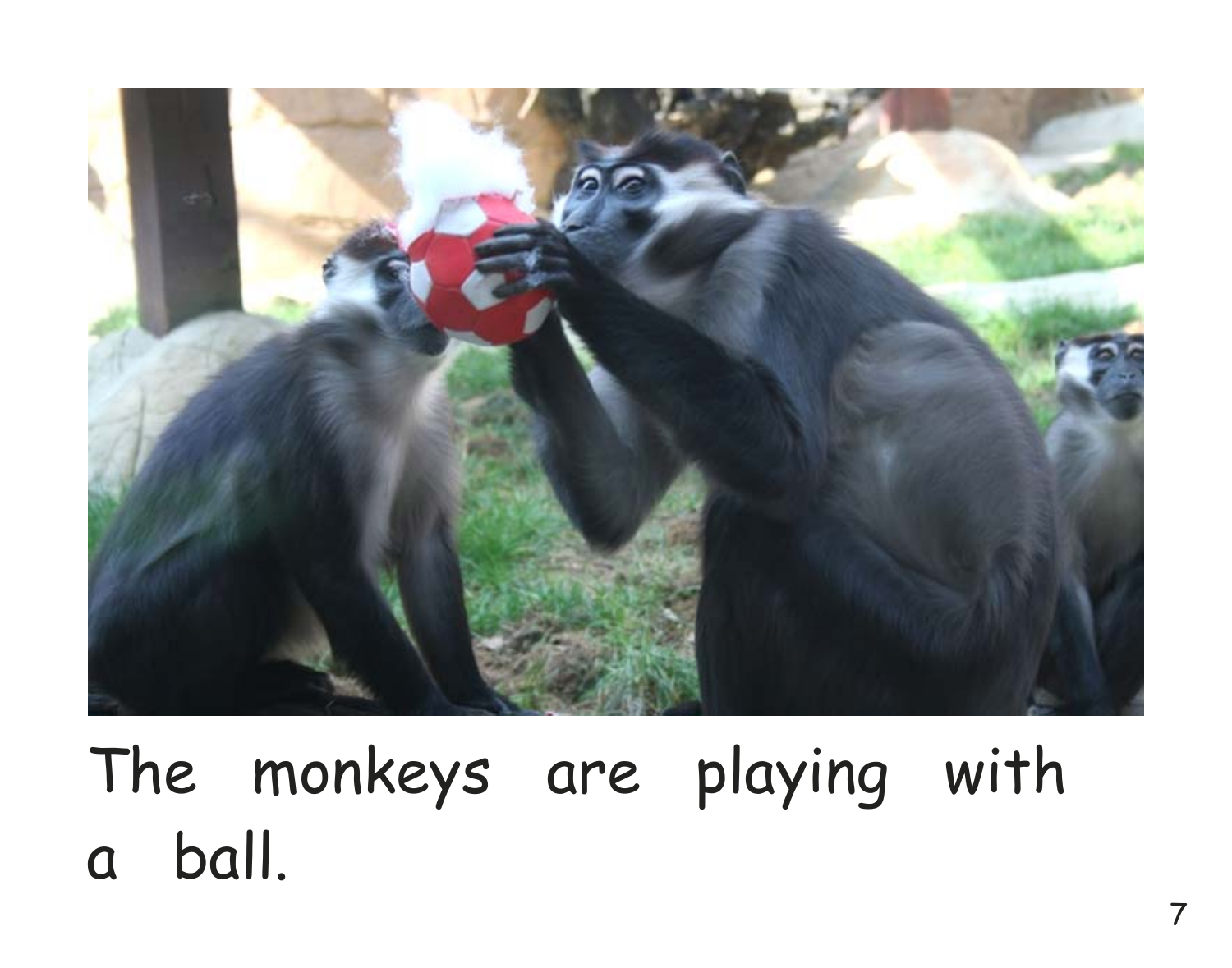

The monkey is walking on the rope. And she has a baby!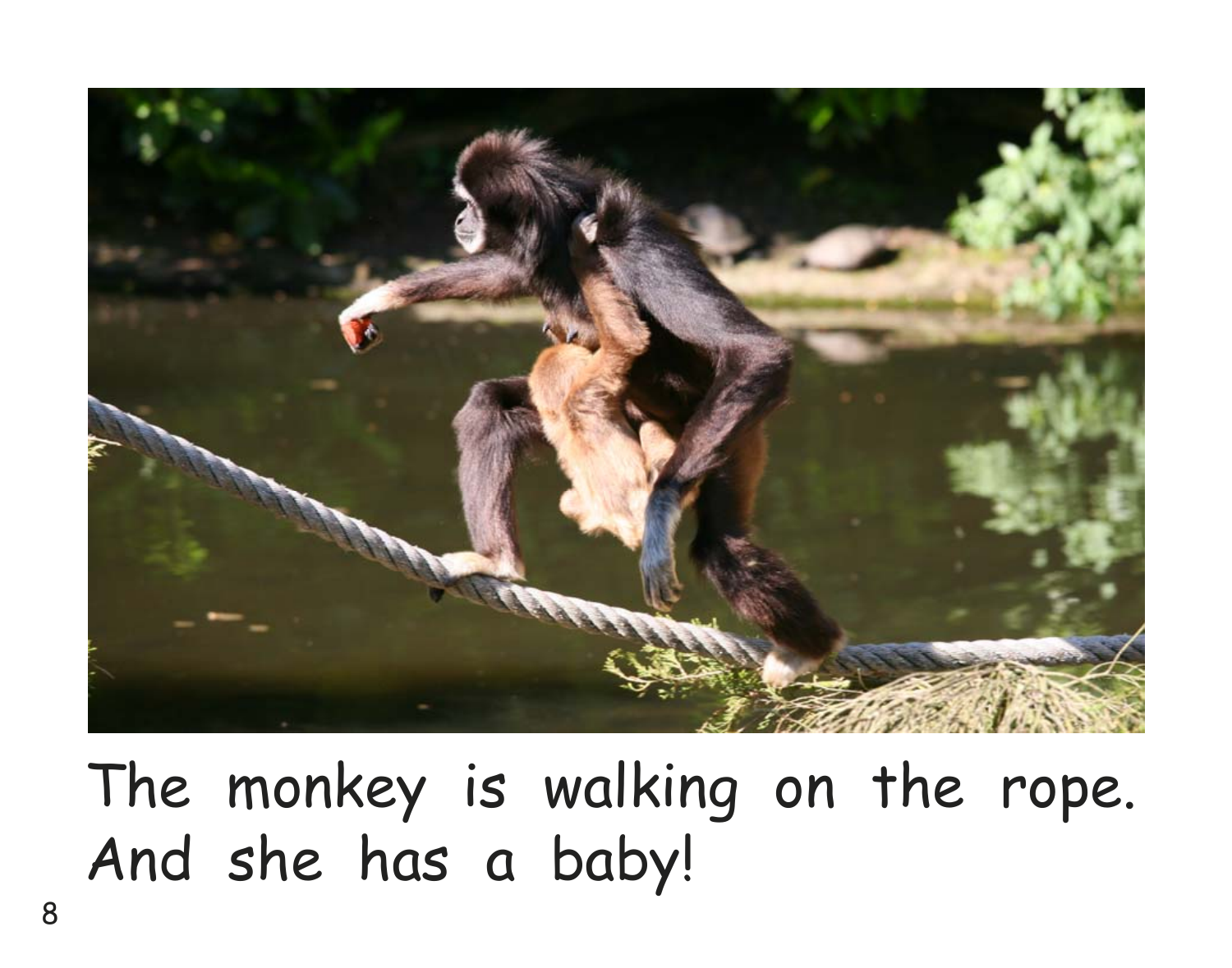The Mustard Seed Books project uses an open-source, Wikipedia-type strategy, leveraging public expertise to create and refine a set of high-quality books that support early reading development. All of the books and pictures are covered by the Creative Commons License (http://creativecommons.org/licenses/by-nc-sa/3.0/ ) and are free to print, distribute, and modify for personal or educational use. The books are available at www.mustardseedbooks.org. New titles appear on a regular basis.

There is a blog post on the website so that we can receive and discuss feedback on the books. These books have been revised a number of times, but we'd love to keep improving them. Any feedback is welcome. We also welcome photos or ideas for new books.

Photos for these books come primarily from Flickr (www.flickr.com) and the Morgue File (www.morguefile.com). Both sites are great resources for high-quality publicly accessible photos and for aspiring photographers looking to share their work. All photographs are covered by the Creative Commons License (http://creativecommons.org/licenses/by-nc-sa/3.0/ ).

#### **Text credits:** Elizabeth Kim

#### **Photo credits:**

Cover: Joseph Younis; page 1: Morgue File; ; page 2: "Tambako the Jaguar"; page 3: "Tambako the Jaguar"; page 4: Masashi Mochida; page 5: "Tambako the Jaguar"; page 6: "Tambako the Jaguar"; page 7: Morgue File; page 8: "jasejc"